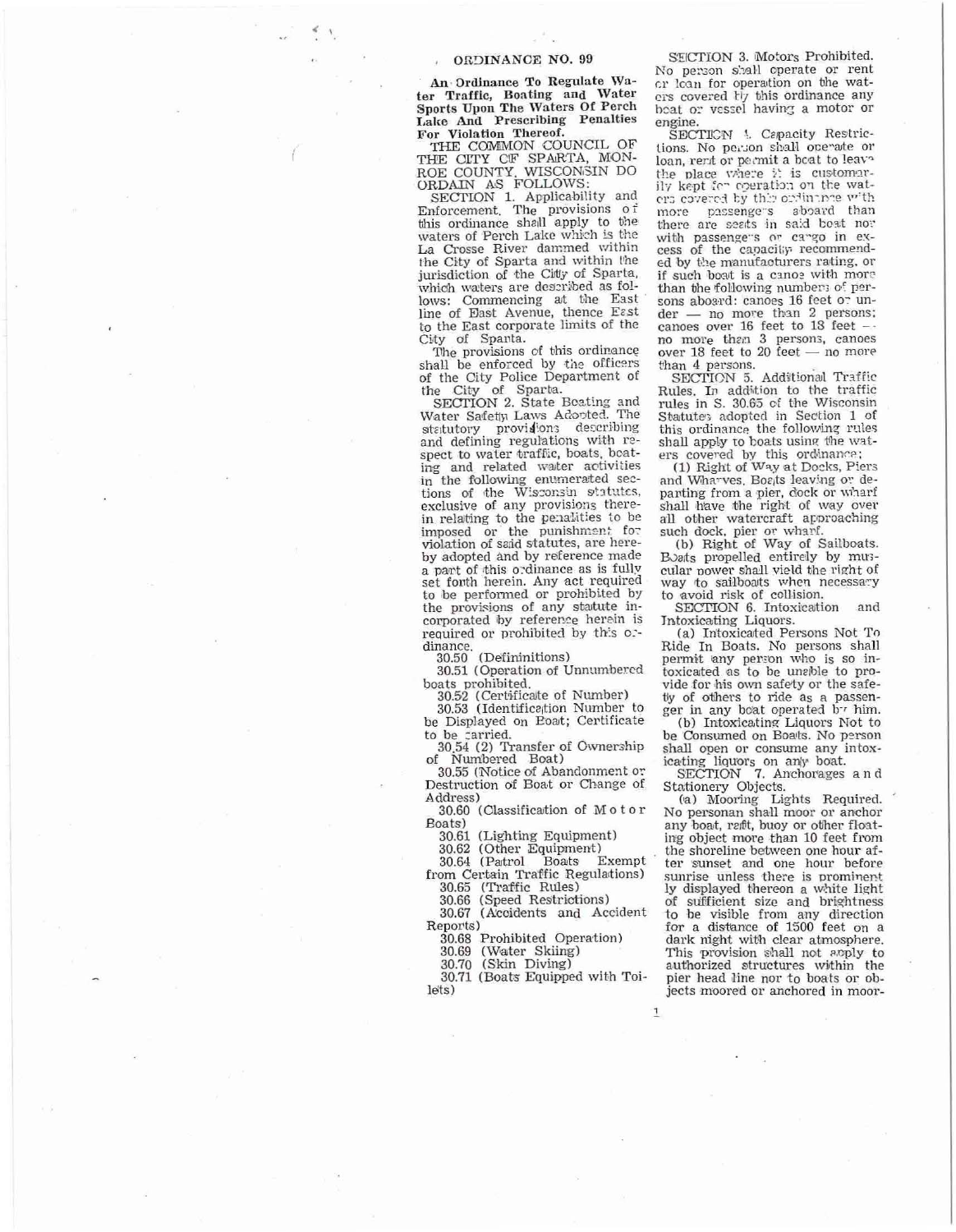ing areas approved by the City Police Department when the entire area is marked by lights or other markers approved by the City Police.

(b) Chief to Regulate anchor-<br>ages. The Chief of Police is hereby authorized and empowered to make such rules and regulations governing the location, type and use of anchorages as he shall<br>deem necessary for the public safety and convenience.

(c) Rafts and Buoys. No person shall erect or maintain any raft or stationery pletform (beyond<br>the pierhead line) (more than 10 feet from the shore) unless it is<br>so anchored that it has at least<br>6 inches of free board above the water line, painted white and has attached thereto not less than 12 inches from each corner or projection a red reflector not less than 3 inches in diameter.

SECTION 8. Safe Operation Required. No person shall operate,<br>direct or handle a boat in such manner as to unreasonably annoy,<br>unnecessarily frighten or endanger the occupants of his or other boats.

SECTION 9 Swimming Regulations.

(a) Swimming from boats prohibited. No person shall swim from any boat unless such boat is anchored.

(b) Distance from Shore. No person shall swim more than 50 feet from the shore unless he is accompanied by a boat containing a ring buoy and a person trained in life saving technique.

(c) Hours Limited. No person<br>shall swim more than 50 feet from the shcreline between one hour after sunset and one hour before sunrise unless accompanied by a properly lighted boat.

SECTION 10 Littering Waters Prohibited. No person shall deposit, place, or throw from any boat, raft, pier, platform or similar structure any cans, paper, bottles, debris, refuse or garbage solid or liquid waste into the water of the lake

SECTION 11. Markers and Nav-

igation Aids; Posting Ordinance.<br>
(a) Duty of Chief. The Chief of<br>
the City, Police Department is authorized and directed to place and maintain suitable markers, navigation aids and signs in such wat-<br>er areas as shall be appropriate<br>to advise the public of the provisions of this ordinance and to post and maintain a copy of this ordinance at all public access points within the jurisdiction of the city.

(b) Standard Markers. All markers placed by the City Police Department or any other person upon the waters of the lake shall comply with the regulations of the Wisconsin Conservation Co. nmis sion

(c) Interference with markers prohibited. No person shall without authority remove, damage or destroy or moor or attach any watercraft to any buoy, beacon or marker placed in the waters of the lake by the authority of the United States, state, or city, or by any private person pursuant to the pro-

visions of this ordinance.<br>SECITION 12. Penalties and Deposits.

(a) Major Violations. Any person who shall violate the provisions adopted by reference in Section 2 of this ordinance as described and defined in ss  $30.67$  (1)<br>or  $30.68$  (1) or (2) of the Wisconsin statutes shall, upon conviction thereof, forfeit not more than \$200 nor less than \$25 together with the costs of prosecution and in de-<br>fault of payment of such forfeiture and costs shall be imprisoned in the county jail until full payment thereof is made, but not exceeding 60 days.<br>(b) Minor Violations. Any per-

son who shall violate any provision of this ordinance except as specified in sub. (a) of this section shall upon conviction thereof forfeit not less than \$1.00 nor more than \$100 together with the costs of prosecution and in default of payment thereof shall be imprisoned in the county jail until full payment thereof is made, but not exceeding 60 days.

(c) Money deposit. Any off-<br>cer arresting a person for violation of a provision of this ordinance who is unable to bring the person arrested before the police justice of the peace or county ccurt without unnecessary delay shall permit such person to make a money deposit as provided in s. 30.76 of the Wisconsin statutes. Such deposit shall be made to the police headquarters or to the police justice of the peace.

SECTION 13. Wisconsin Statutes Defined. Wherever used in this<br>ordinance, the term "Wisconsin<br>Statutes" shall mean the Wisconsin Statutes of 1959.

SECTION 14. Races, Regattas, Sporting Events, and Exhibitions.

(a) Permit Required. No person shall direct or participate in any boat race, regatta, water-<br>ski meet or other water sporting event or exhibitions unless such<br>event has been authorized and a permit issued therefor by the<br>Chief of Police.

(b) Permit. A permit issued under this Section shall specify the course or area of water to be used

 $\overline{2}$